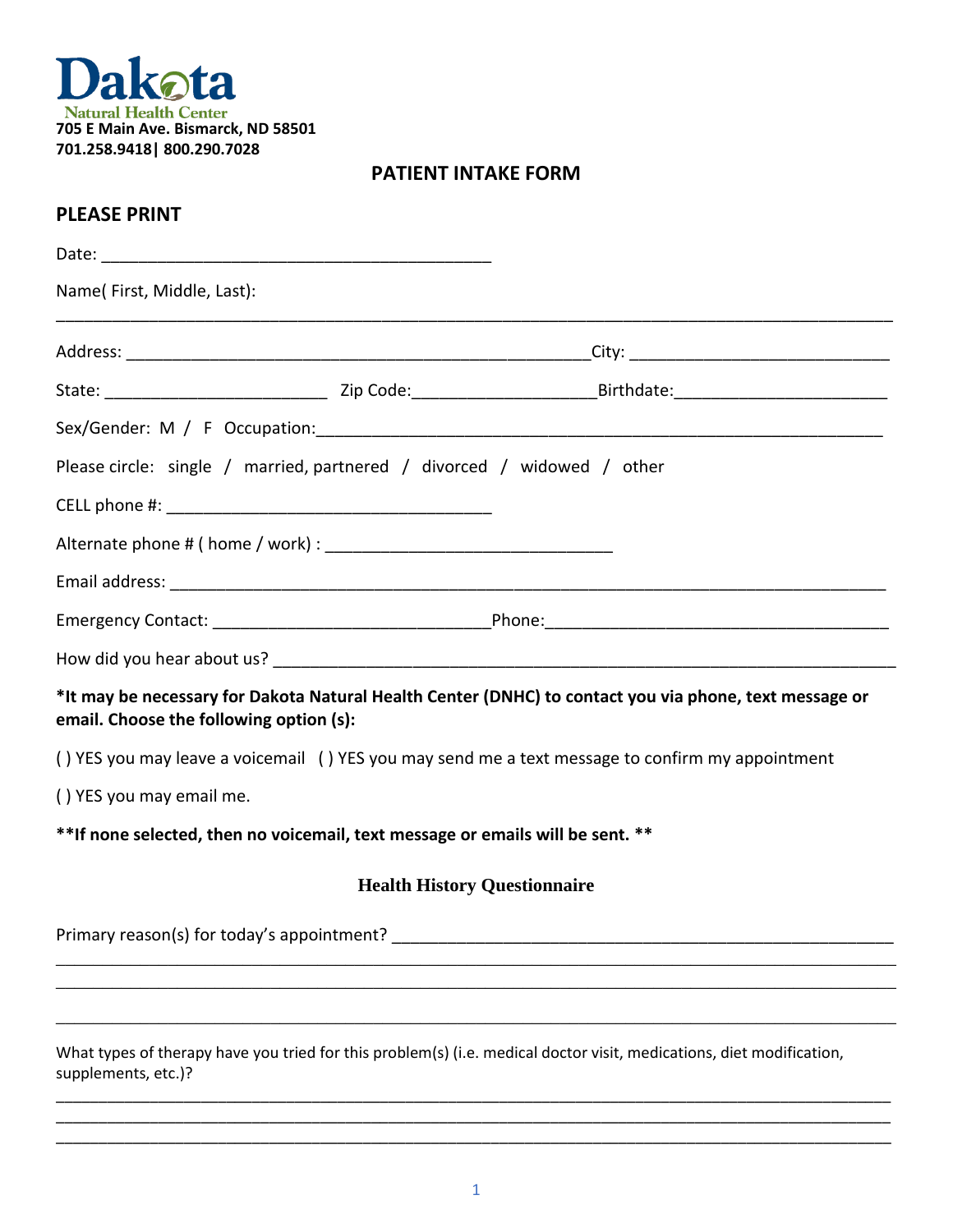Please indicate with an "**X" if yourself** or an "**F" if an immediate family member** has been diagnosed with any of the following conditions:

| Blood pressure disorder Thyroid disorders |                                                                            | Asthma/Allergies                                                                                               |
|-------------------------------------------|----------------------------------------------------------------------------|----------------------------------------------------------------------------------------------------------------|
| Heart disease/attack(s) ____Cancer        |                                                                            | _Stroke/dementia/Alzheimer's                                                                                   |
| <b>Diabetes</b>                           | ____Anxiety or depression                                                  | ___Liver or kidney disease(s)                                                                                  |
| High Cholesterol                          | ___ Irritable bowels                                                       | ___ Autoimmune Disease                                                                                         |
| ___ Eating Disorder                       | ___ Fibromyalgia                                                           | ___ Ear, Nose or Throat problems                                                                               |
| _ Sinus problems                          | Obesity                                                                    | ___ Skin problems                                                                                              |
| _ Varicose veins                          |                                                                            |                                                                                                                |
|                                           |                                                                            |                                                                                                                |
|                                           |                                                                            |                                                                                                                |
|                                           |                                                                            | Current medications (include dosage and how often you take each): __________________________________           |
|                                           |                                                                            |                                                                                                                |
|                                           |                                                                            |                                                                                                                |
|                                           |                                                                            |                                                                                                                |
|                                           |                                                                            |                                                                                                                |
|                                           |                                                                            |                                                                                                                |
|                                           |                                                                            | Operations or hospitalizations (please include dates): [19] [2010] [2010] [2010] [2010] [2010] [2010] [2010] [ |
|                                           |                                                                            |                                                                                                                |
|                                           |                                                                            |                                                                                                                |
|                                           |                                                                            |                                                                                                                |
|                                           | Current weight: _________________ Height: ________________                 |                                                                                                                |
|                                           | weight loss or gain of 10# or more in the past 3 months? _________________ | Do you consider yourself underweight, overweight or just right? ___________Have you had unintentional          |
|                                           | Do you experience any of the following symptoms EVERY DAY?                 |                                                                                                                |
| Extreme fatigue                           | Shortness of breath                                                        | Insomnia<br>Nausea                                                                                             |
| Depression                                | _____ Panic attacks                                                        | ____ Vomiting<br>Diarrhea                                                                                      |
| Disinterest in eating                     | Headaches                                                                  | ______Itching/Rash<br>Incontinence                                                                             |
| Disinterest in sex                        | <b>Dizziness</b>                                                           | ______Chronic pain                                                                                             |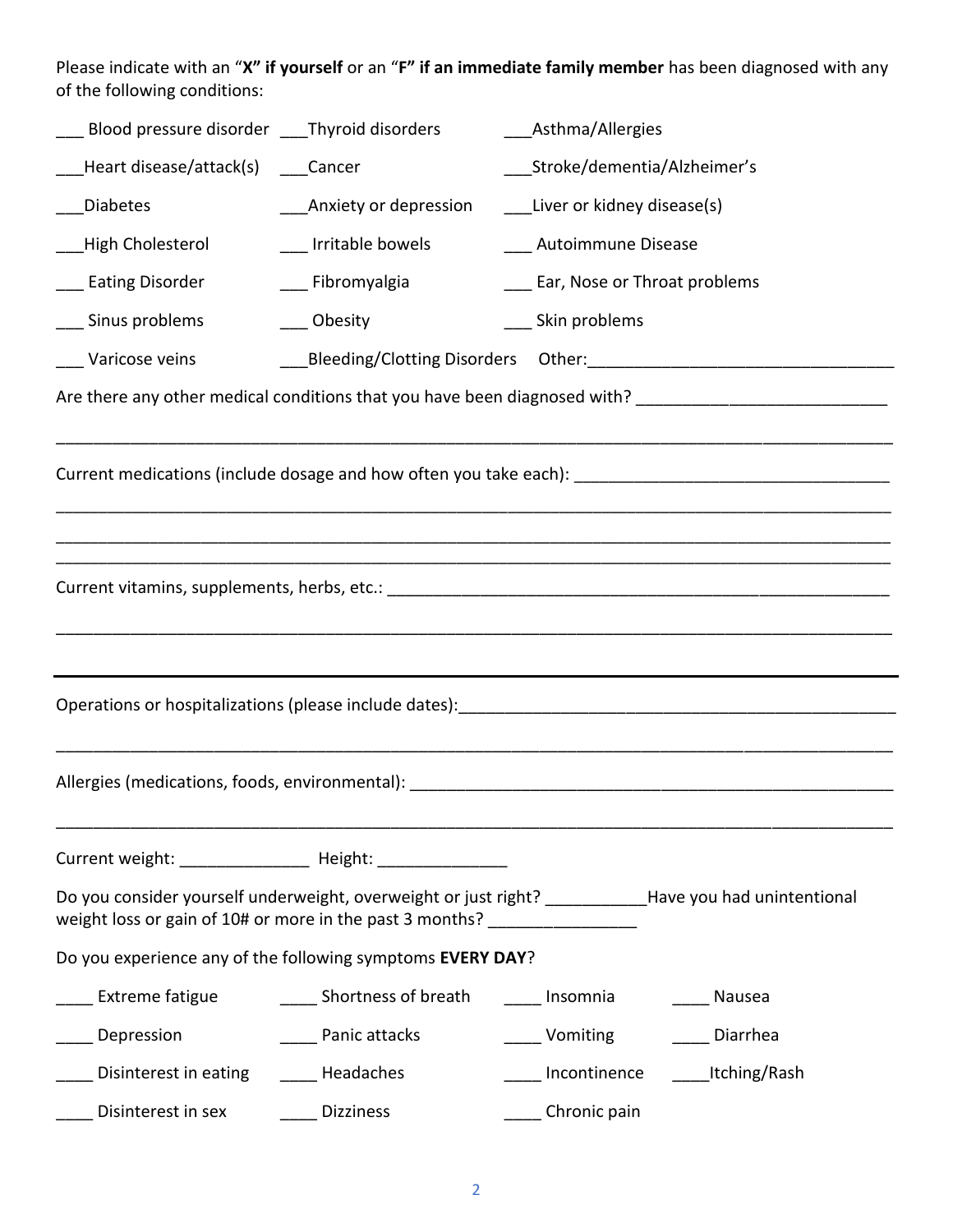## **Please list your other health care providers (primary care, specialists, chiropractor, etc.):**

| Name:                                                                                                                                                                                       | Field/Specialty:                                                                                         |  |  |  |
|---------------------------------------------------------------------------------------------------------------------------------------------------------------------------------------------|----------------------------------------------------------------------------------------------------------|--|--|--|
|                                                                                                                                                                                             |                                                                                                          |  |  |  |
|                                                                                                                                                                                             |                                                                                                          |  |  |  |
| <b>Lifestyle and Health Habits:</b>                                                                                                                                                         |                                                                                                          |  |  |  |
| On a scale of 1-to-10 (10 is highest):                                                                                                                                                      |                                                                                                          |  |  |  |
|                                                                                                                                                                                             | How stressful is your: work environment? _____________________home environment? ________________________ |  |  |  |
|                                                                                                                                                                                             |                                                                                                          |  |  |  |
|                                                                                                                                                                                             |                                                                                                          |  |  |  |
|                                                                                                                                                                                             | Do you exercise? Y/N If yes, frequency: _____________________Duration: _____________________________     |  |  |  |
|                                                                                                                                                                                             | How many hours, on average, do you sleep per night? ____________________________                         |  |  |  |
|                                                                                                                                                                                             | Is your sleep disturbed? Y / N Do you wake feeling rested? Y / N                                         |  |  |  |
| Do you use tobacco? Y/N                                                                                                                                                                     | Do you use recreational drugs? Y/N                                                                       |  |  |  |
|                                                                                                                                                                                             | Do you drink alcohol? Y / N If yes, what type(s)?________________________How often? _______________      |  |  |  |
| How many drinks? __________                                                                                                                                                                 |                                                                                                          |  |  |  |
|                                                                                                                                                                                             | Do you consume caffeine? Y / N What type(s)? _____________ How often? __________                         |  |  |  |
| Have you been a victim of abuse (domestic violence, sexual abuse, verbal abuse, physical abuse, etc.)? Y/N                                                                                  |                                                                                                          |  |  |  |
| Do you currently feel safe in your home and/or relationships? Y/N                                                                                                                           |                                                                                                          |  |  |  |
| Is your job associated with potentially harmful chemicals (pesticides, solvents, etc) or health and/or life-<br>threatening activities (police, fire fighter, farmer, miner, etc.)? $Y / N$ |                                                                                                          |  |  |  |
| <b>Women Only:</b> Please indicate if you experience/experienced any of the following:                                                                                                      |                                                                                                          |  |  |  |
| $( )$ PMS/PMDD                                                                                                                                                                              | () breast changes (cysts, fibrocystic tissue)                                                            |  |  |  |
| () Infertility                                                                                                                                                                              | () uterine fibroids, ovarian cysts<br>() loss/change in libido                                           |  |  |  |
|                                                                                                                                                                                             | () bloating/water retention () irregular menstrual cycles () bladder function changes                    |  |  |  |
|                                                                                                                                                                                             | () hot flashes/ night sweats () excessive menstrual bleeding<br>() unusual changes in vaginal discharge  |  |  |  |
| () itching/burning with urination or intercourse                                                                                                                                            |                                                                                                          |  |  |  |
| Age of first menstrual cycle: __________ Age of menopause (if applicable): _______________                                                                                                  |                                                                                                          |  |  |  |
| be, pregnant currently? YES NO                                                                                                                                                              |                                                                                                          |  |  |  |